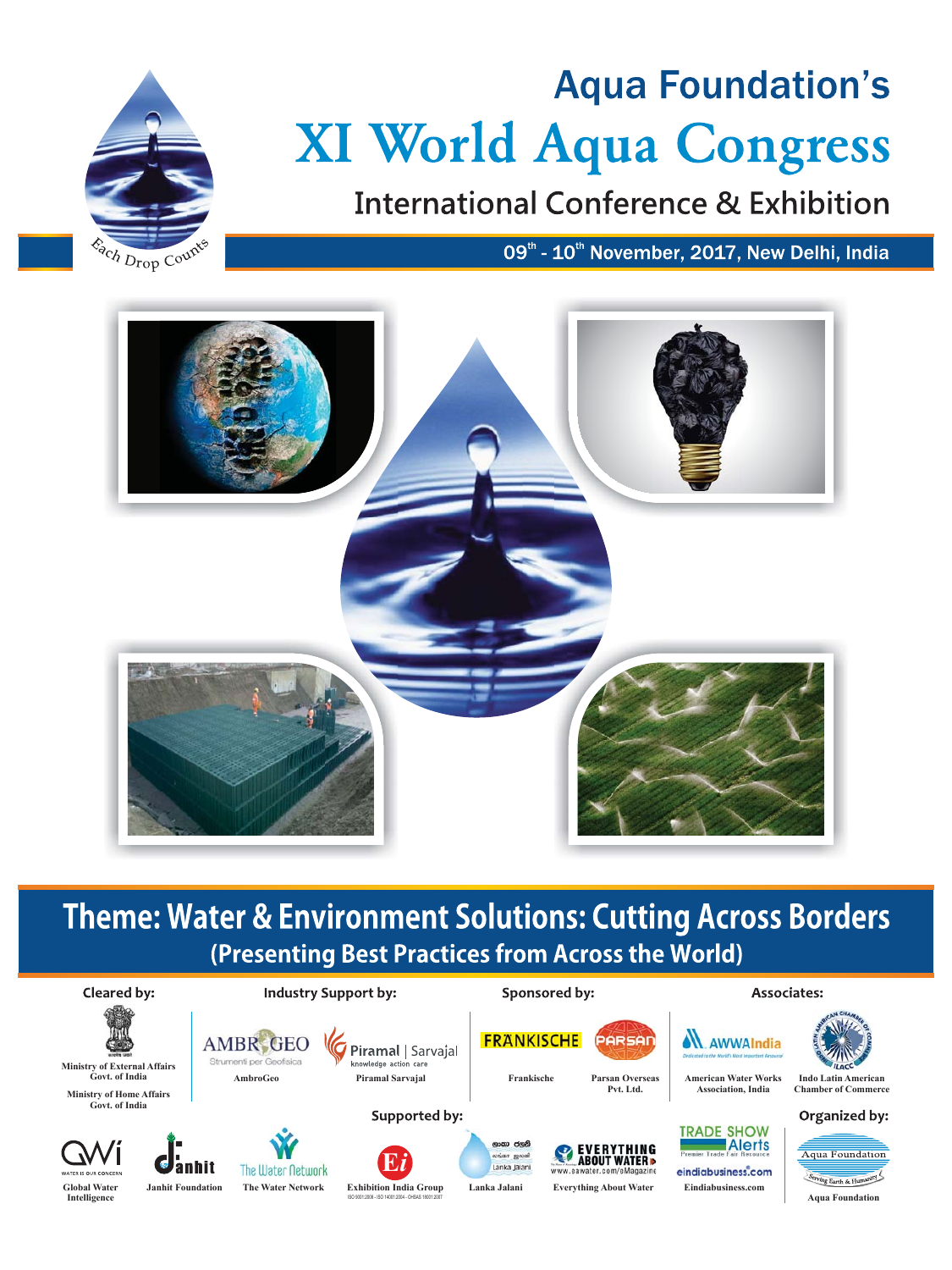### **About XI World Aqua Congress 2017**

### **Water & Environment Solutions: Cutting Across Borders (Presenting Best Practices from Across the World)**

Aqua Foundation is a Non-Governmental Organization working on key aspects of Humanity. Aqua Foundation is organizing international conference 'World Aqua Congress' since year 2007. The conference aims to bring various stakeholders i.e. policy makers, researchers, academicians, industry, NGOs etc., on a common platform for meaningful discussions & deliberations and implementation & execution. 'Aqua Excellence Awards' are also key highlight of the 2 days international conference. These awards are given to promote, encourage  $\&$ recognise innovations and contributions in the field of water, environment & humanity. **utions: Cutting Across Borders (Presenting Best Practices from Across the**<br>trimental Organization working on key aspects of Humanity. Aqua Foundation is organizing<br>ss' since year 2007. The conference aims to bring various

recognise innovations and contributions in the field of water, environment & humanity.<br>India faces major challenges in the water sector with the per capita availability going down and demand growing due to urbanisation and industrialisation. Inefficiency of water use in agriculture, over-exploitation of underground water and contamination are other issues associated with water management in the country. While there is a wide recognition that around 54% of India faces high to extremely high water stress, smart solutions and sound approaches to the utilization, conservation, protection, and administration of the resource are yet to be implemented.

India needs to adopt best practices in the field of water & environment, without waiting any further. The world is a big global community today and it's always desirable to learn from other counties already having made significant advancement in the field of sustainability.<br>Accordingly, 11<sup>th</sup> World Aqua Congress (XI WAC-2017) is being organised with **an obj** the world on a single platform, and present them to Indian government, policy makers and industry. today and it's always desirable to learn from other counties already having made significant advancement in the field of sustainability.

XI WAC 2017- International Conference & Exhibition, aims to bring together policy makers, administrators, academicians, scientists, researchers and industry to exchange and share their experiences, innovations, and ideas about all aspects of Water & Environment. It provides the premier interdisciplinary forum to present and discuss the most recent innovations, trends, concerns, practical challenges and the solutions in the field of Water & Environment.

### **Themes & Topics**

### **Call for Papers**

Following themes broadly describe the focus areas of deliberations, with a certain degree of overlapping. The structure has been deliberately kept flexible and will evolve depending on research contributions received from participants.

All honourable authors are kindly encouraged to contribute and help shape the conference through submissions of their papers and posters. Topics of interest for submission include, but are not limited to:

#### **Water Resources: Availability, Exploration, Management, Quality**

- · Water Quantity- Gaps in Demand & Supply in Various Sectors
- · Water Exploration & Management- Latest Trends in Surface & Ground Water
- · Water Quality Management
- · Water Quality Criteria for Various Uses-Present Status
- · Global Climate Changes & Impact on Water Resource Management

#### **Additional Resource Creation- Rainwater Harvesting**

- · Sustainable Urban Drainage- Designing for Exceedance in Spectre of Frequent Droughts
- · Latest Rainwater Harvesting Concepts
- · Developing Area Specific Rainwater Harvesting Approach
- · Plugging Rainwater Harvesting Loopholes & Ensuring Implementation

### **Additional Resource Creation- Reuse, Recycle & NRW Reduction**

- · Waste to Water
- · Reduction of Corporate Water Footprint - ZLD / Water Reuse
- · Efficient Network Management - Reduction of NRW / UFW
- · Water Leakage Detection/ Prevention Technologies

#### **Waste Management**

- Solid & Liquid Waste Management
- · Industrial Wastes
- · Best Practices, PPP Models, Case Studies, Community Participation
- · Biomass, Biofuels and Bio energy production
- · Energy Recovery
- Landfills (& Leachate), Composting, Recycling

### **Water, Sanitation and Health**

· Safe and Affordable Drinking Water for All

- · Adequate and Equitable Sanitation
- · Water and Public Health
- · Water Leakages, Wastages, Poor Water Management

#### **Emerging Technologies & Concepts**

- · Automation and Sensors for Monitoring Water Quality, Leaks, Energy, Flood Predictions, and Other Parameters
- · Nature-Based Solutions for Water Sector
- · Decentralizing Water Supply Systems
- · Green Infrastructure
- · Adaptive Water Management
- · Salinity Management, Desalination
- · Utilities and Utility Management
- · Sea Level Rise and Coastal Zone Management
- · Preserving Oceans & Other Water Bodies as Carbon Sinks

#### **Enhancing Water Use Efficiency**

- · Water Efficiency Including Water Footprint and Virtual Water Calculations
- · More Crop Per Drop- Agriculture Sector
- · Emerging Irrigation Technologies
- · Protected Cultivation Technology
- · Techniques to Save Runoff Rainwater
- · Multipurpose Role of Village Ponds to Augment Water
- · Water Use Efficiency in Domestic Sector
- · Transportation and Distribution of Water
- · Municipal Water Management

#### **Financial, Institutional, Legal & Policy Issues**

- · Water Policy and Water Usage Reform
- · Water Rights, Pricing & Laws
- · Government's Role in Water Management
- · Water Access as a Fundamental Right
- · Laws to Prevent Pollution of Water Bodies & Aquifers
- · Municipalities and Sustainable Water Management at Local Level
- · Water Infrastructure – investment and Financing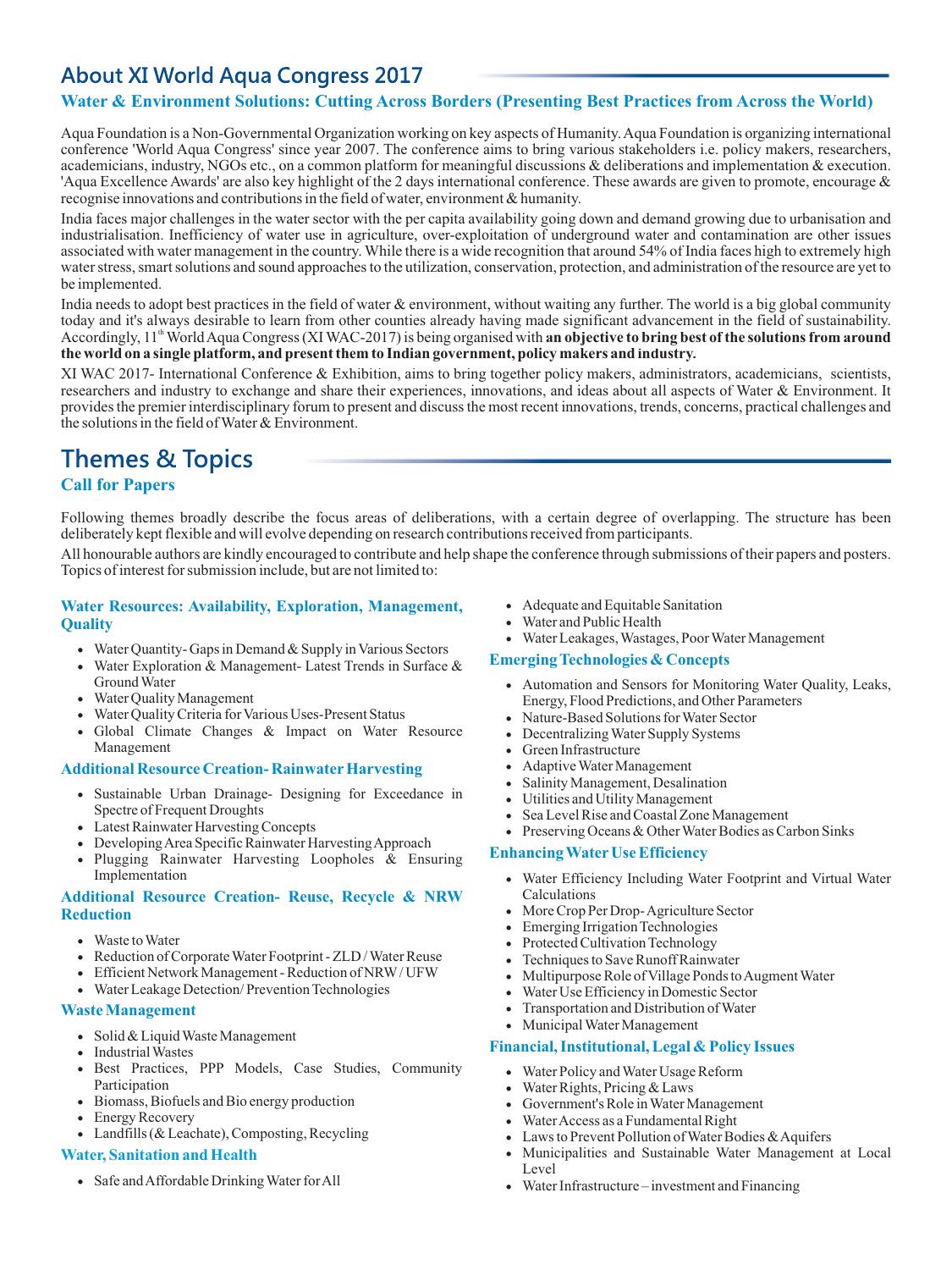### **Call for Abstracts**

An abstract of no more than 500 words is to be submitted.  $\rightarrow$  Abstracts can be sent by e-mail to info@aquafoundation.in

\* The last date for submitting abstracts is 31<sup>st</sup> August, 2017

### **Register as Delegate**

| <b>Delegate Type</b>                                                                                                                                                                                                                                          | <b>Early Bird Rates</b> |            | <b>Standard Rates</b><br>(till $15^{\text{th}}$ September, 2017) (After $15^{\text{th}}$ September, 2017) |            | <b>Registration</b><br>fee includes |
|---------------------------------------------------------------------------------------------------------------------------------------------------------------------------------------------------------------------------------------------------------------|-------------------------|------------|-----------------------------------------------------------------------------------------------------------|------------|-------------------------------------|
|                                                                                                                                                                                                                                                               | 1 delegate              |            | 1 delegate                                                                                                |            | entrance to the                     |
|                                                                                                                                                                                                                                                               | <b>INR</b>              | <b>USD</b> | <b>INR</b>                                                                                                | <b>USD</b> | conference                          |
| Government / NGO / Academic Institution                                                                                                                                                                                                                       | 6,000                   | 200        | 8,000                                                                                                     | 250        | $\mathcal{X}$<br>exhibition,        |
| Private / PSU / Individual                                                                                                                                                                                                                                    | 12,000                  | 400        | 15,000                                                                                                    | 500        | conference kit,                     |
| Student                                                                                                                                                                                                                                                       | 4,000                   | 150        | 4,000                                                                                                     | 150        | coffee/ tea,<br>lunch               |
| Accompanying Person (Spouse only)                                                                                                                                                                                                                             | 4,000                   | 150        | 4,000                                                                                                     | 150        |                                     |
| $\rightarrow$ 10% discount on group of 3 or more delegates nominated from a single organization is applicable.<br>$\rightarrow$ No discounts for Students and Accompanying Persons (Spouse only).<br>$\rightarrow$ Service tax shall be levied as applicable. |                         |            |                                                                                                           |            |                                     |

- $\rightarrow$  10% discount on group of 3 or more delegates nominated from a single organization is applicable.
- → No discounts for Students and Accompanying Persons (Spouse only).
- $\rightarrow$  Service tax shall be levied as applicable.

### **Exhibition Opportunities**

The event provides an ideal platform to showcase your products and services to decision makers and policy makers, in the field of water  $\&$ environment. Products of interest for exhibition include (listed in alphabetical order to avoid bias), but are not limited to:

- $\blacklozenge$  Automation & Sensors for Monitoring
- Decentralised Water Supply Systems
- Filtration Systems
- $\triangle$  Geophysical Technologies & Equipments
- $\bullet$  Irrigation Technologies
- Leak Detection Technologies
- NRW Reduction Technologies
- Reuse, Recover & Recycle Technologies
- $\triangle$  Water Harvesting
- Waste Management Systems
- Water Pollution Monitoring Systems
- Water Purification Products and Systems

### **Exhibition Rates**

| <b>Stall Size</b> | <b>Early Bird Rates</b><br>(till $15^{\text{th}}$ July, 2017) |      | <b>Standard Rates</b><br>(after $15^{\text{th}}$ July, 2017) |      |
|-------------------|---------------------------------------------------------------|------|--------------------------------------------------------------|------|
|                   | <b>INR</b>                                                    | USD  | <b>INR</b>                                                   | USD  |
| $3x3$ sqm         | 86,000                                                        | 1800 | 95,000                                                       | 2000 |
| $3x2$ sqm         | 59,000                                                        | 1350 | 65,000                                                       | 1500 |
| $2x2$ sqm         | 45,000                                                        | 900  | 50,000                                                       | 1000 |

 $\rightarrow$  Service tax shall be levied as applicable.

### **Relevant Sectors for Participation**

### **Using Recommendations:**

- <sup>+</sup> Ministry of Water Resources, River Development & Ganga Rejuvenation
- Ministry of Drinking Water & Sanitation
- ª Ministry of Urban Development
- <sup>+</sup> Ministry of Agriculture & Farmers Welfare
- <sup>+</sup> Ministry of Housing and Urban Poverty Alleviation
- <sup>+</sup> Ministry of Science and Technology
- <sup>+</sup> Ministry of Environment, Forests and Climate Change
- Ministry of Power
- <sup>+</sup> Ministry of New and Renewable Energy
- ª Ministry of Mines
- Ministry of Earth Sciences

### **A must attend event for:**

- + Policy Makers & Planners
- ª Urban Planners, Utilities & Developers
- + Pollution Control Boards
- <sup>+</sup> Water Resources Departments, Organizations & Industry
- Products/Services Providers in Water, Waste & Sanitation Sectors
- <sup>+</sup> Construction & Infrastructure Industry
- ª Environmental Companies & Consultants
- Mining Industry
- ª Hydropower, Thermal Power, Nuclear Power & Renewal Energy Industry
- Dam Owners & Planners
- **Environmentalists**
- Civil Society Members
- NGO<sub>s</sub>